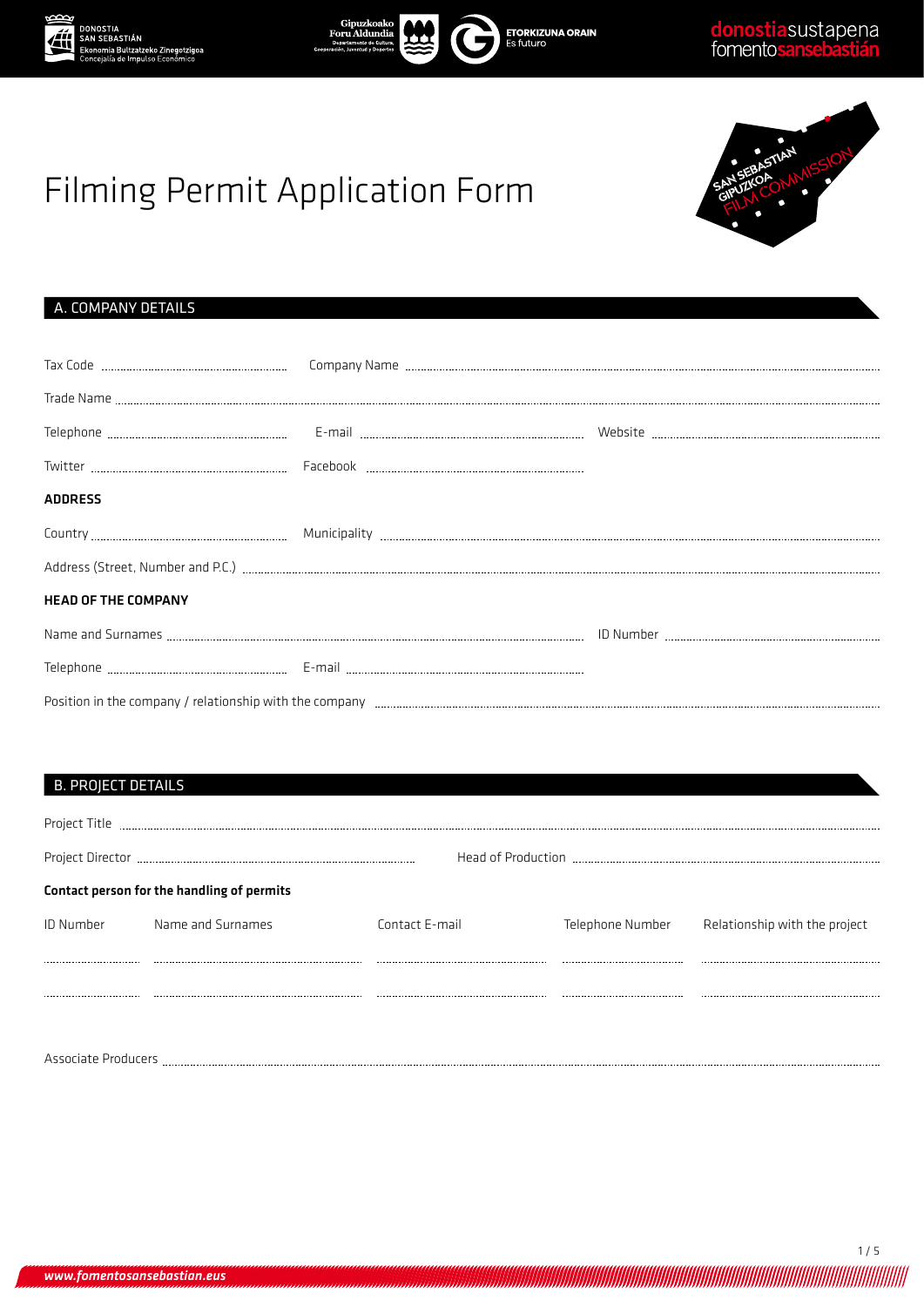| ∞∞ | <b>DONOSTIA</b><br><b>SAN SEBASTIÁN</b><br>Ekonomia Bultzatzeko Zinegotzigoa<br>Concejalía de Impulso Económico | Gipuzkoako<br><b>ETORKIZUNA ORAIN</b><br>Foru Aldundia<br>Es futuro<br>Departamento de Cultura<br>Cooperación, Juventud y Deportes | donostiasustapena<br>fomentosansebastián |
|----|-----------------------------------------------------------------------------------------------------------------|------------------------------------------------------------------------------------------------------------------------------------|------------------------------------------|
|    | Type of project                                                                                                 | <b>Distribution channel</b>                                                                                                        |                                          |
|    | Full-length film                                                                                                | Cinema                                                                                                                             |                                          |
|    | Short film                                                                                                      | Television                                                                                                                         |                                          |
|    | Series                                                                                                          | Print media                                                                                                                        |                                          |
|    | Documentary/Feature                                                                                             | Digital/streaming platform                                                                                                         |                                          |
|    | Advertising                                                                                                     | The Web and social networks                                                                                                        |                                          |
|    | Programme                                                                                                       | Undefined                                                                                                                          |                                          |
|    | Music video                                                                                                     | Others                                                                                                                             |                                          |
|    | Institutional/corporate video                                                                                   | Specify the name of the channel manufactured and the state of the channel of the channel manufactured and solve                    |                                          |
|    | News programmes                                                                                                 |                                                                                                                                    |                                          |
|    | Photography                                                                                                     |                                                                                                                                    |                                          |
|    | Other                                                                                                           |                                                                                                                                    |                                          |
|    |                                                                                                                 |                                                                                                                                    |                                          |

**Total human resources** (this refers to the human resources in Gipuzkoa for the entire project)

| Scheduled date to start filming | Scheduled date to end filming |  |
|---------------------------------|-------------------------------|--|
|                                 |                               |  |

**Total number of days of filming** (In Gipuzkoa)

*(\*Attach project dossier)*

### Important: You must accept the general terms and conditions in relation to liability for the activity in order to request authorisation and attach a copy of the Insurance Policy.

The person signing the application form shall be considered to be the organiser of the activity and therefore responsible for it and must accept the following terms and conditions:

 $\Box$  Respond to any incident and/or accident that may arise to people and/or property as a result of the activity itself and the resources that are required to perform it.

 $\Box$  Have a valid civil liability insurance policy at all times with sufficient cover to respond to any incident and/or accident that may arise to people and/or property in the performance of the activity for which authorisation is requested.

This acceptance releases San Sebastian-Gipuzkoa Film Commission of all liability in the event of any incident and/or accident that may arise to people and/or property as a result of the activity itself.

#### So that the San Sebastian-Gipuzkoa Film Commission can ask for the relevant permit from San Sebastián City Council, tick this box:

 $\Box$  San Sebastian-Gipuzkoa Film Commission (Fomento San Sebastián, S.A.) is authorised to act on behalf of the applicant in dealing with San Sebastián City Council, for the sole purpose, where appropriate, of requesting the relevant permit. The entity applying for the permit accepts, in any case, for all purposes, full liability for any information provided in the application and for any activities that may be carried out within the framework of this permit as well as for any damage that may arise from these, expressly and absolutely excluding Fomento de San Sebastián, S.A. from any liability.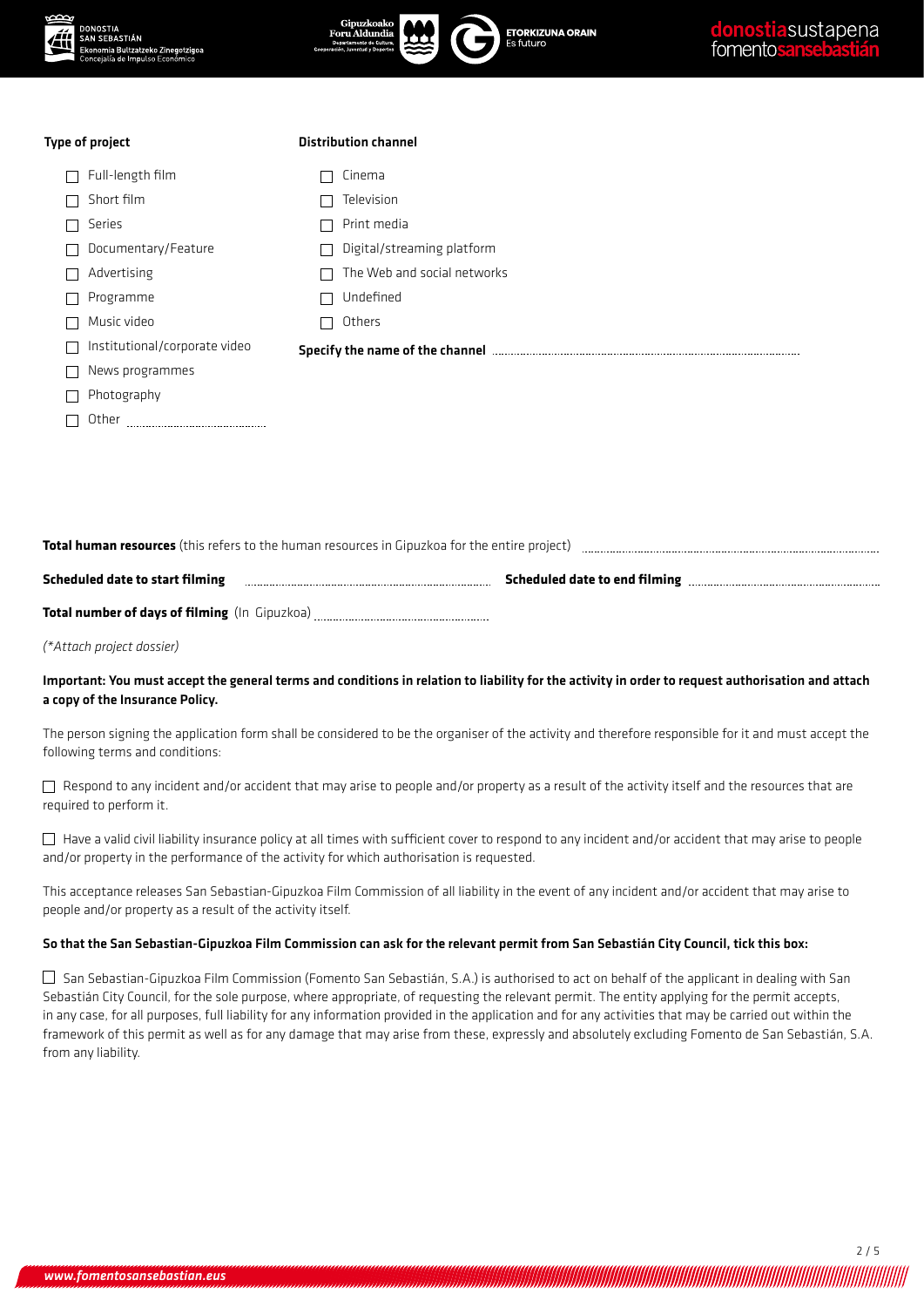





## C. STATISTICAL DETAILS

The information requested below shall be used to evaluate the economic impact of the audiovisual sector on our local environment. This information will be treated as confidential and will be used for studies and reports. The information provided by the production companies will not be published independently.

| The statistical data requested below must be submitted in order to obtain the corresponding permits.                                                                                                       |  |                                                                                                                                                                                                                                                                                                                                                                      |  |
|------------------------------------------------------------------------------------------------------------------------------------------------------------------------------------------------------------|--|----------------------------------------------------------------------------------------------------------------------------------------------------------------------------------------------------------------------------------------------------------------------------------------------------------------------------------------------------------------------|--|
|                                                                                                                                                                                                            |  | Total investment in Gipuzkoa (in euros) manuscrittum manuscrittum                                                                                                                                                                                                                                                                                                    |  |
| Breakdown of investment in Gipuzkoa expressed as a %                                                                                                                                                       |  |                                                                                                                                                                                                                                                                                                                                                                      |  |
|                                                                                                                                                                                                            |  | Other municipalities of Gipuzkoa (broken down by municipality as a %)                                                                                                                                                                                                                                                                                                |  |
|                                                                                                                                                                                                            |  |                                                                                                                                                                                                                                                                                                                                                                      |  |
|                                                                                                                                                                                                            |  |                                                                                                                                                                                                                                                                                                                                                                      |  |
|                                                                                                                                                                                                            |  |                                                                                                                                                                                                                                                                                                                                                                      |  |
|                                                                                                                                                                                                            |  |                                                                                                                                                                                                                                                                                                                                                                      |  |
| Breakdown of the investment for the following services in Gipuzkoa (in euros)                                                                                                                              |  |                                                                                                                                                                                                                                                                                                                                                                      |  |
|                                                                                                                                                                                                            |  |                                                                                                                                                                                                                                                                                                                                                                      |  |
| Contracting of companies from Gipuzkoa in the audiovisual sector. Mark as appropriate:                                                                                                                     |  |                                                                                                                                                                                                                                                                                                                                                                      |  |
| Technical Staff (production assistants, camera operators, sound technicians, etc.)                                                                                                                         |  |                                                                                                                                                                                                                                                                                                                                                                      |  |
| Artistic Team (actors and actresses, musicians, etc.)                                                                                                                                                      |  |                                                                                                                                                                                                                                                                                                                                                                      |  |
|                                                                                                                                                                                                            |  | Indicate the number of extras hired for the project [11] Indicate the number of extras hired for the project [11] Indicate the number of extras hired for the project [11] Indicate the number of extrast hired for the projec                                                                                                                                       |  |
| Equipment rental (generators, crane, lighting)                                                                                                                                                             |  |                                                                                                                                                                                                                                                                                                                                                                      |  |
|                                                                                                                                                                                                            |  | $\fbox{\parbox{1.5in}{ \begin{tabular}{c} \hline \rule{0.2cm}{0.4cm} \rule{0.2cm}{0.4cm} \rule{0.2cm}{0.4cm} \rule{0.2cm}{0.4cm} \rule{0.2cm}{0.4cm} \rule{0.2cm}{0.4cm} \rule{0.2cm}{0.4cm} \rule{0.2cm}{0.4cm} \rule{0.2cm}{0.4cm} \rule{0.2cm}{0.4cm} \rule{0.2cm}{0.4cm} \rule{0.2cm}{0.4cm} \rule{0.2cm}{0.4cm} \rule{0.2cm}{0.4cm} \rule{0.2cm}{0.4cm} \rule{$ |  |
|                                                                                                                                                                                                            |  |                                                                                                                                                                                                                                                                                                                                                                      |  |
| Number of people travelling to:                                                                                                                                                                            |  |                                                                                                                                                                                                                                                                                                                                                                      |  |
|                                                                                                                                                                                                            |  | Other municipalities in Gipuzkoa (Indicate number of people in each municipality)                                                                                                                                                                                                                                                                                    |  |
| Number of days spent in:                                                                                                                                                                                   |  |                                                                                                                                                                                                                                                                                                                                                                      |  |
|                                                                                                                                                                                                            |  | Other municipalities in Gipuzkoa (Indicate the number of days in each municipality)                                                                                                                                                                                                                                                                                  |  |
|                                                                                                                                                                                                            |  |                                                                                                                                                                                                                                                                                                                                                                      |  |
| To obtain the relevant permits, the applicant must fulfil the following requirements:<br>. Have civil liability insurance for the filming and submit a copy to the San Sebastian-Gipuzkoa Film Commission. |  |                                                                                                                                                                                                                                                                                                                                                                      |  |
| · Submit data for the preparation of reports on the audiovisual sector.                                                                                                                                    |  |                                                                                                                                                                                                                                                                                                                                                                      |  |

• Insertion of the corresponding logos in the project credits or acknowledgements. Logos can be downloaded from the San Sebastian-Gipuzkoa Film Commission website (www.sansebastian-gipuzkoafilmcommission.eus).

• Submission of two photographs of the shoot, a copy of the project for the file and official poster of the audiovisual project. San Sebastian-Gipuzkoa Film Commission will be authorised to use these photographs in its advertising products (web site, newsletter, leaflets and social networks). It will also be authorised to publish the poster together with information about this (year, director, producer and locations) in the Filmography section on the web page.

• The première and distribution date shall be notified.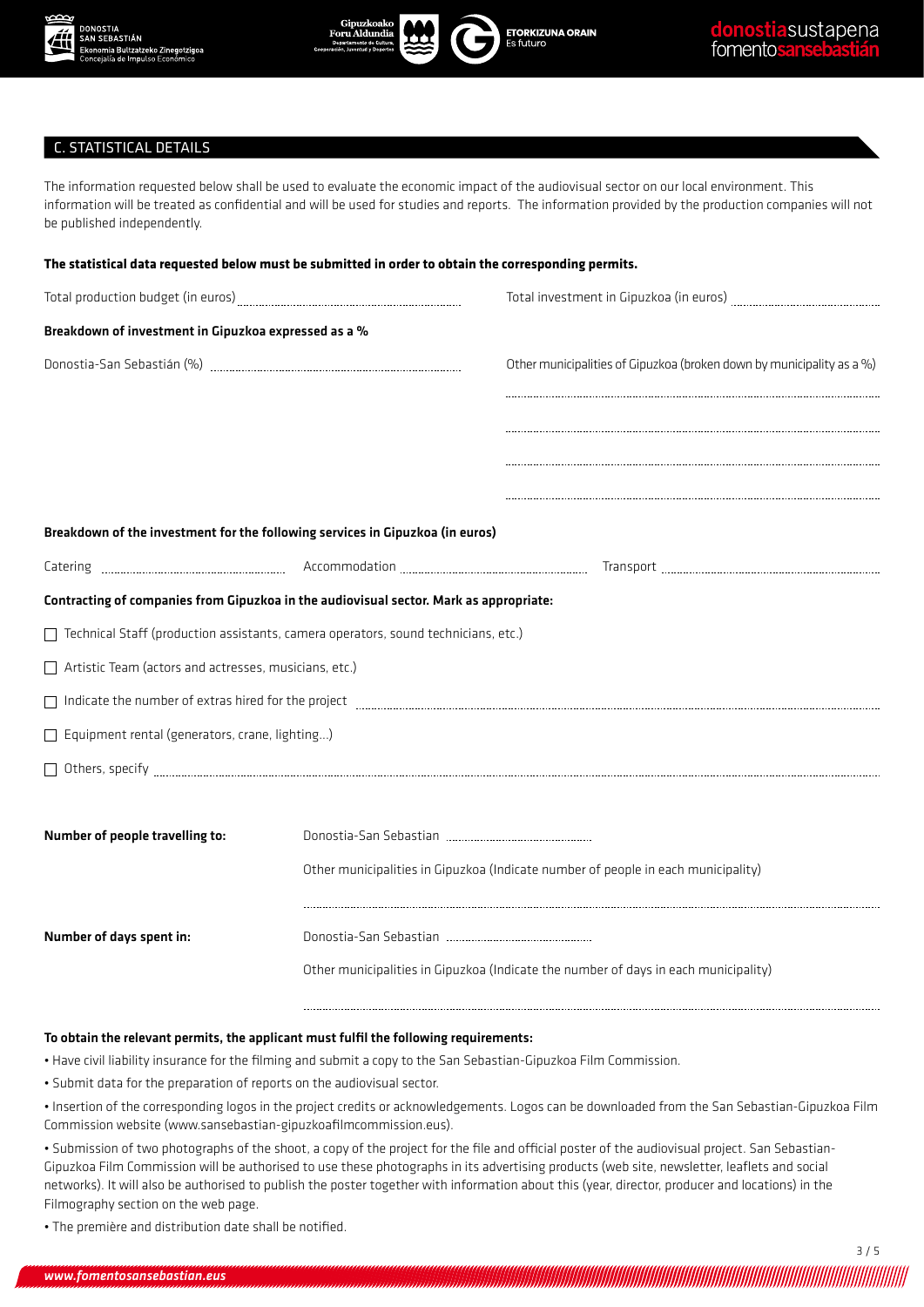



**ETORKIZUNA ORAIN**<br>Es futuro

# D. LOCATION DETAILS

This page must be completed **for each location** and the specific needs must be indicated pursuant to the filming guide.

| <b>LOCATION</b>                                                             |                                                                                               |                                                                                                                                                                                                                                                                                                                                                                                                                                                                                                    |
|-----------------------------------------------------------------------------|-----------------------------------------------------------------------------------------------|----------------------------------------------------------------------------------------------------------------------------------------------------------------------------------------------------------------------------------------------------------------------------------------------------------------------------------------------------------------------------------------------------------------------------------------------------------------------------------------------------|
| Identification of the location. Details of the exact location (attach plan) |                                                                                               |                                                                                                                                                                                                                                                                                                                                                                                                                                                                                                    |
|                                                                             |                                                                                               |                                                                                                                                                                                                                                                                                                                                                                                                                                                                                                    |
|                                                                             |                                                                                               |                                                                                                                                                                                                                                                                                                                                                                                                                                                                                                    |
|                                                                             |                                                                                               |                                                                                                                                                                                                                                                                                                                                                                                                                                                                                                    |
|                                                                             |                                                                                               |                                                                                                                                                                                                                                                                                                                                                                                                                                                                                                    |
|                                                                             |                                                                                               |                                                                                                                                                                                                                                                                                                                                                                                                                                                                                                    |
|                                                                             |                                                                                               |                                                                                                                                                                                                                                                                                                                                                                                                                                                                                                    |
| Material and equipment (indicate weight and dimensions)                     |                                                                                               |                                                                                                                                                                                                                                                                                                                                                                                                                                                                                                    |
|                                                                             |                                                                                               | Simple Equipment <b>with the community of the construction of the constant of the constant of the constant of the construction of the construction of the construction of the construction of the construction of the constructi</b>                                                                                                                                                                                                                                                               |
|                                                                             |                                                                                               | $\hfill\text{\textcolor{blue}{\textbf{O}}:} \begin{bmatrix} \text{others (cranes, spot lights, etc.)} \end{bmatrix} \hfill\text{\textcolor{blue}{\textbf{m}m}m} \hfill\text{\textcolor{blue}{\textbf{m}m}m} \hfill\text{\textcolor{blue}{\textbf{m}m}m} \hfill\text{\textcolor{blue}{\textbf{m}m}m} \hfill\text{\textcolor{blue}{\textbf{m}m}m} \hfill\text{\textcolor{blue}{\textbf{m}m}m} \hfill\text{\textcolor{blue}{\textbf{m}m}m} \hfill\text{\textcolor{blue}{\textbf{m}m}m} \hfill\text{\$ |
|                                                                             |                                                                                               |                                                                                                                                                                                                                                                                                                                                                                                                                                                                                                    |
| <b>REQUIREMENTS</b>                                                         |                                                                                               |                                                                                                                                                                                                                                                                                                                                                                                                                                                                                                    |
| <b>Special Filming</b>                                                      |                                                                                               |                                                                                                                                                                                                                                                                                                                                                                                                                                                                                                    |
| $\Box$ Filming with weapons                                                 | $\Box$ Filming with animals                                                                   | $\Box$ Filming with children                                                                                                                                                                                                                                                                                                                                                                                                                                                                       |
| $\Box$ Dangerous scenes                                                     | $\Box$ Staging of an emergency, crime, fire, etc.                                             | $\Box$ Special Effects                                                                                                                                                                                                                                                                                                                                                                                                                                                                             |
| $\Box$ Changes in urban furniture                                           | $\Box$ Changes in urban lighting                                                              |                                                                                                                                                                                                                                                                                                                                                                                                                                                                                                    |
| $\Box$ Others, specify                                                      |                                                                                               |                                                                                                                                                                                                                                                                                                                                                                                                                                                                                                    |
| Urban Transit:                                                              |                                                                                               |                                                                                                                                                                                                                                                                                                                                                                                                                                                                                                    |
|                                                                             |                                                                                               |                                                                                                                                                                                                                                                                                                                                                                                                                                                                                                    |
| Parking / reservation of spaces:                                            |                                                                                               |                                                                                                                                                                                                                                                                                                                                                                                                                                                                                                    |
|                                                                             |                                                                                               |                                                                                                                                                                                                                                                                                                                                                                                                                                                                                                    |
|                                                                             | $\Box$ Vehicle of more than 3,500 Kg (indicate required weight, dimensions, place and metres) |                                                                                                                                                                                                                                                                                                                                                                                                                                                                                                    |